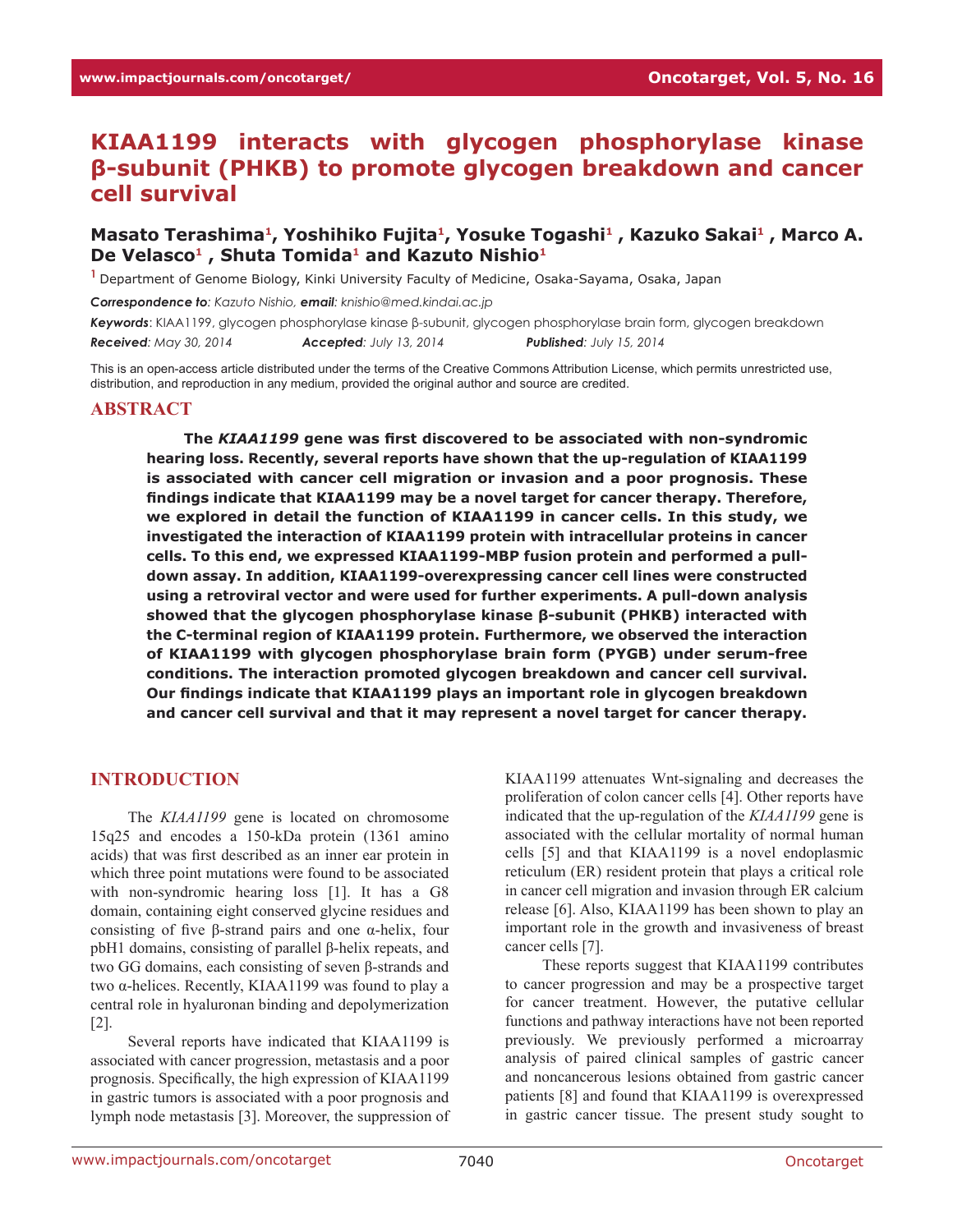clarify the biological function of KIAA1199 in cancer cell lines. To this end, we first constructed a maltose binding protein (MBP)-KIAA1199 fusion protein for use in a pull-down assay to identify proteins that specifically bind to KIAA1199 protein. In addition, cancer cell lines transfected with KIAA1199 cDNA were used to examine its biological behavior.

### **RESULTS**

### **Tissue distribution of KIAA1199 mRNA in normal tissues and cell lines**

To examine the tissue distribution of KIAA1199 mRNA, we performed real-time RT PCR using 24 normal human tissue samples. High expression levels of KIAA1199 mRNA were detected in the brain, placenta, and lung, whereas the levels in the liver, peripheral blood, bone marrow, and skeletal muscle were relatively low (Figure1A). These results were mostly consistent with a previous report describing the results of northern blotting [5], except that we additionally detected KIAA1199 mRNA in the prostate and spinal cord. KIAA1199 expression was also examined in 62 human cancer cell lines (Fig 1B). A relatively high mRNA expression level was observed in gastric cancer (TU-KATO III, okajima,

and HSC43), colorectal cancer (Colo201 and COCM-1), pancreatic cancer (sui73), and lung cancer (H520). These results suggest that KIAA1199 is expressed in a variety of cancers especially those of digestive organs, such as stomach or colon (Figure 1B).

#### **Overexpression of KIAA1199 mRNA in gastric cancer tissues**

The expression of KIAA1199 mRNA was analyzed for paired tissues of gastric cancer and noncancerous gastric mucosa obtained from 24 gastric cancer patients. The real-time RT PCR showed that KIAA1199 mRNA was dramatically overexpressed in gastric cancer tissues, compared with non-cancer tissues (Figure 2). These results are consistent with previous reports [3], in which six out of seven gastric cancer tissues expressed KIAA1199 at a level that was detectable using regular RT-PCR.

#### **Analysis of KIAA1199 binding proteins**

To elucidate the biological function of KIAA1199, we constructed five variants of MBP-KIAA1199 fusion protein, as shown in Figure 3A, and forcibly expressed these variants in *E. coli*. Pull down assays were performed using purified recombinant proteins or MBP alone (mock)



**Figure 1: mRNA expression levels of KIAA1199.** The mRNA expression levels were determined using a real-time RT-PCR analysis in (A) human normal tissues, (B) human cancer cell lines. GAPDH was used to normalize the expression levels. The data shown represent the average  $\pm$  SD of three independent experiments.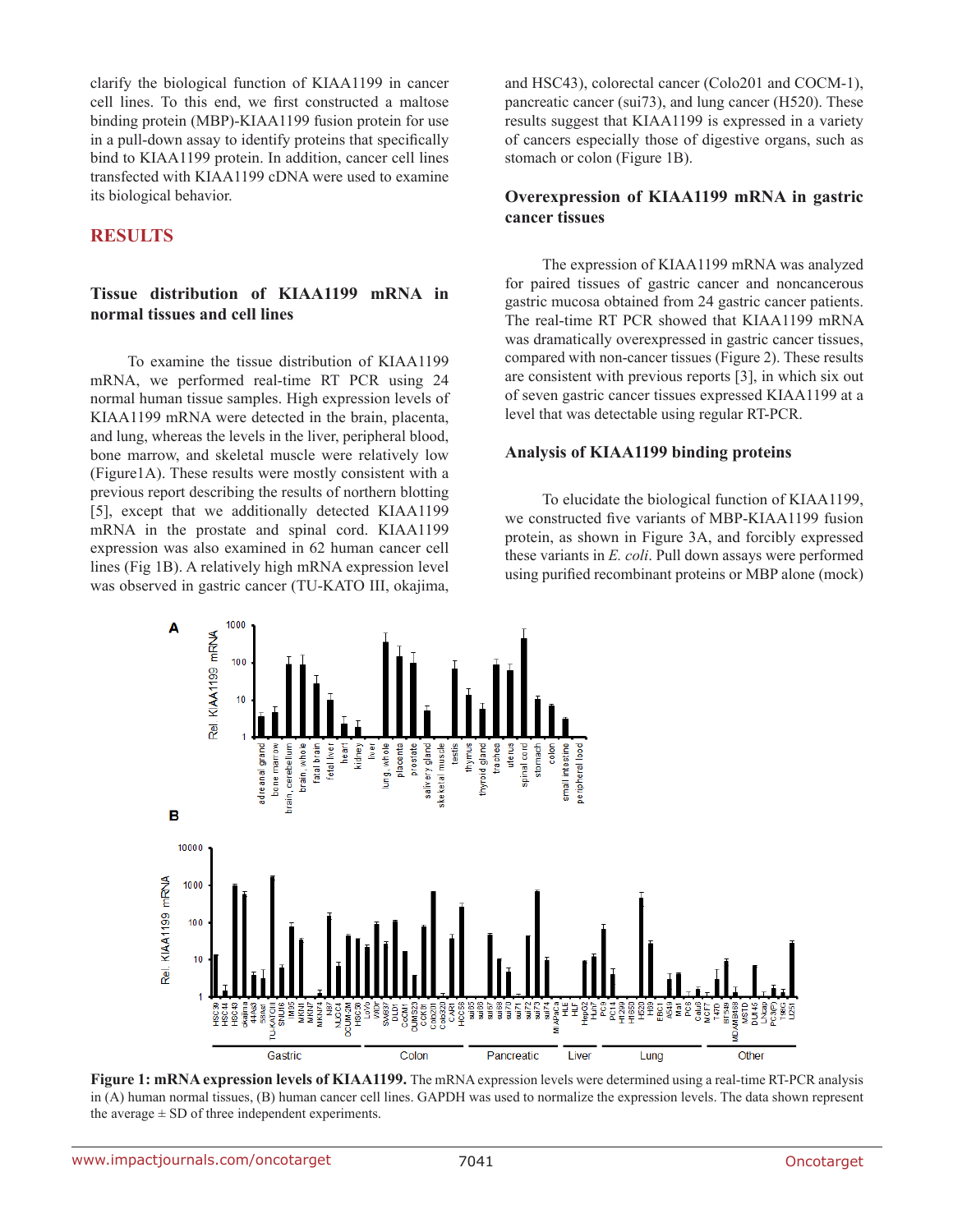using a whole cell lysate of TU-KATOIII, a cell line expressing a high level of endogenous KIAA1199. The pull-down fraction of MBP-5, which corresponds to the C-terminal region of KIAA1199 protein, revealed two distinct protein bands, compared with the mock pull-down (Figure 3B). To identify the amino acid sequences of these putative KIAA1199 interacting proteins, the candidate bands were cut out from the gel and digested, and the resulting peptide fragments were analyzed using mass spectrometry. Peptide mass finger printing and tandem

mass spectrum data from MALDI-TOF/MS were analyzed by searching against an MSDB or NCBI-nr database using MASCOT (Matrix Science, London, UK) search software. As described in Fig. 3B, these interacting proteins were identified as coatomer protein complex α-subunit (COPA, 140 kDa) and glycogen phosphorylase kinase β-subunit (PHKB, 125 kDa). The interactions of these proteins with KIAA1199 were confirmed using immunoprecipitation with the respective antibodies (Figure 3C).



**Figure 2: KIAA1199 mRNA was overexpressed in gastric cancer.** The mRNA expression levels were determined using a realtime RT-PCR analysis in paired tissues of gastric cancer and noncancerous gastric mucosa from 24 patients. GAPDH was used to normalize the expression levels.



**Figure 3: Construction of MBP-KIAA1199 fusion protein and detection KIAA1199 binding protein using a pull down assay.** (A) The schematic structure of five fragments of KIAA1199 used to fuse with MBP. The numbers represent the positions of the amino acids. All these fragments consisted of approximately 300 amino acids. (B) A pull down assay was performed using the fusion proteins with TU-KATO III whole cell lysate. The candidates were separated using SDS-PAGE, visualized using silver staining, and then analyzed using mass spectrometry. (C) An immunoprecipitation analysis was performed to confirm the interaction of COPA and PHKB with KIAA1199 in TU-KATO III cells.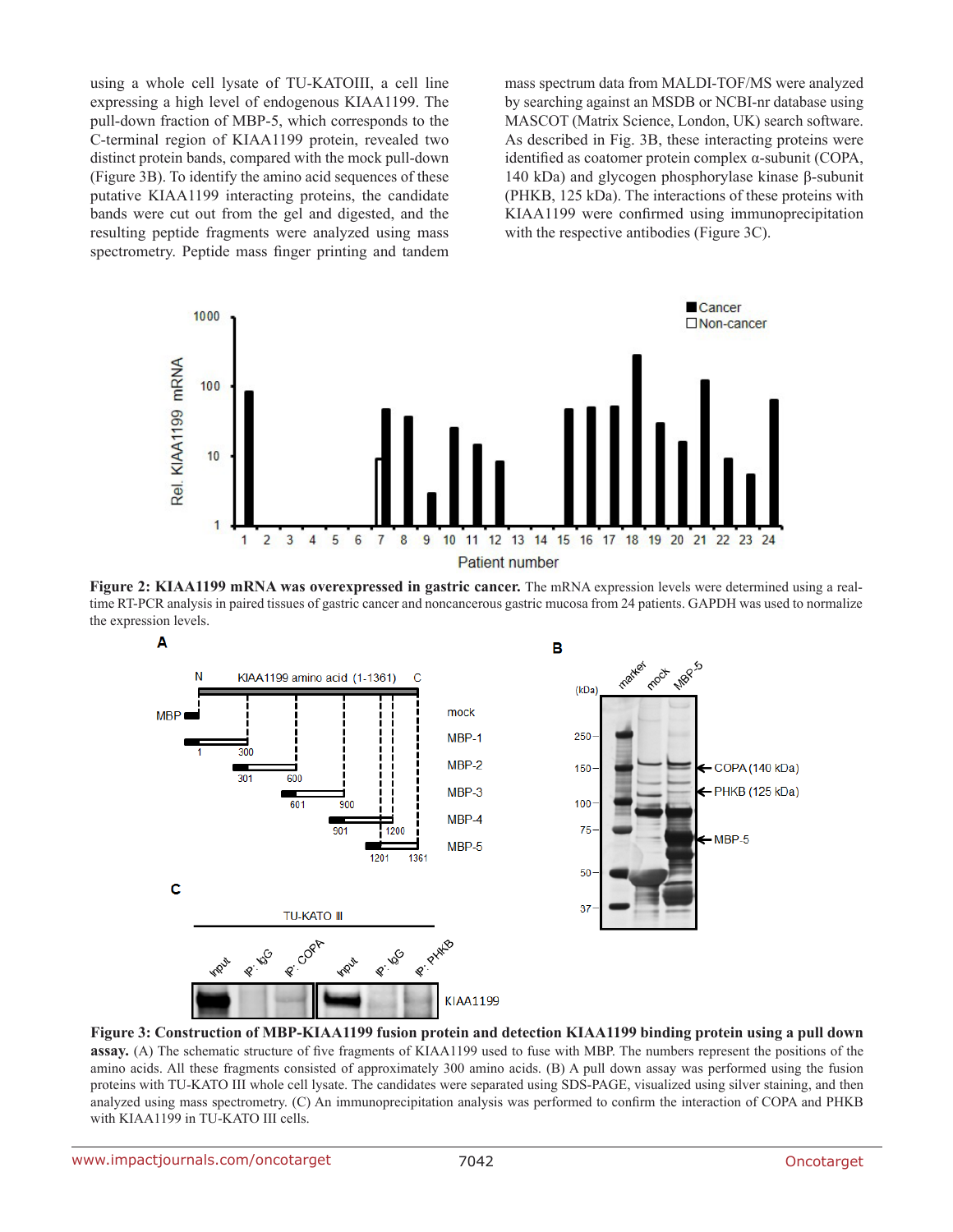

**Figure 4: KIAA1199 enhanced the phosphorylation of PYGB in the absence of serum.** (A) To detect the phosphorylation of PYGB in SNU16, HepG2, and TU-KATOIII cells under serum-free conditions, immunoprecipitation obtained using anti-PYGB antibody was analyzed using western blotting with an antibody against phospho-serine residue. Western blotting analyses for PYGB, KIAA1199, and β-actin were also performed. (B) The phosphorylation of PYGB in TU-KATO III cells was enhanced under serum-free conditions. (C) The interaction of KIAA1199 with PYGB under serum-free conditions was observed in TU-KATO III cells using immunoprecipitation with a PYGB antibody followed by a KIAA1199 antibody.



**Figure 5: KIAA1199 promoted glycogen breakdown and extended cellular growth under serum-free conditions.** (A) Glycogen levels were measured in SNU16 cells and HepG2 cells in the presence or absence of serum. Open bars: EGFP-overexpressing cells (control); closed bars: KIAA1199-overexpressing cells. (B) The cellular growth of SNU16 and HepG2 cells was examined using an MTT assay in the presence (+) or absence (-) of serum. Open circles: EGFP-overexpressing cells; closed circles: KIAA1199-overexpressing cells. HepG2 cells in the presence of serum reached confluency at 72 h, causing an apparent decline in the growth rate. The data shown represent the average  $\pm$  SD of three independent experiments. \*:  $P$  < 0.05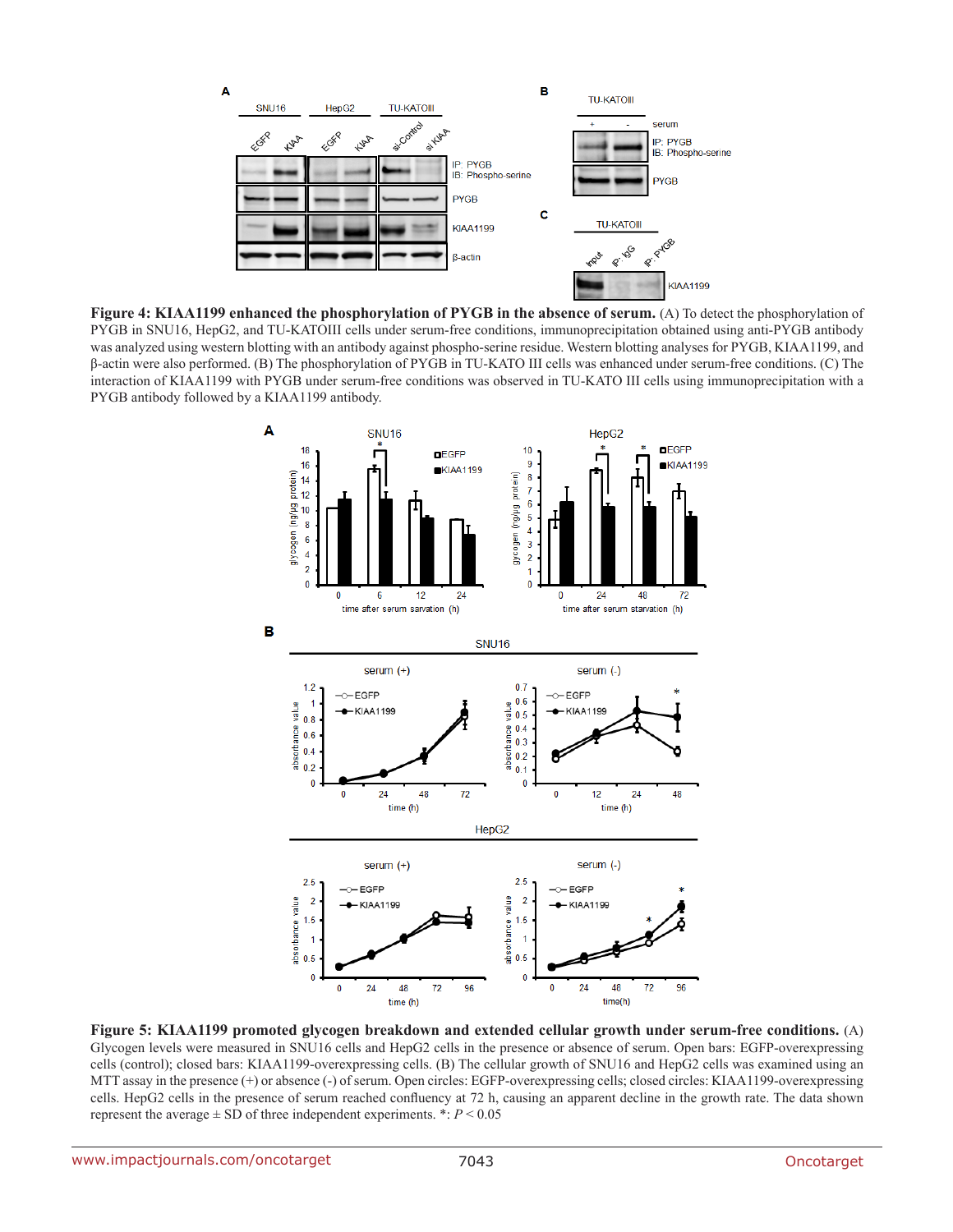### **KIAA1199 enhanced the phosphorylation of glycogen phosphorylase brain form (PYGB)**

Glycogen phosphorylase kinase (PHK) is a serine/ threonine-specific protein kinase that phosphorylates a serine residue in glycogen phosphorylase (PYG), triggering the activation of this latter enzyme that catalyzes the phosphorolytic cleavage of the  $\alpha$ -1,4 glycosidic linkages of glycogen, releasing glucose-1-phosphate as the reaction product. Since glycogen metabolism has recently been suggested to be a key pathway of metabolic reprogramming in cancer cells [9-12] and PHKB intracellularly binds KIAA1199, as shown in Figure 3, we questioned to what extent KIAA1199 is associated with glycogen breakdown. Several reports have demonstrated that glycogen phosphorylase brain form (PYGB) is overexpressed in various cancer tissues, including gastric cancer [13-15]. Based on this observation, we investigated whether the phosphorylation of endogenous PYGB occurs in SNU16, a cell line expressing a relatively low level of KIAA1199 (Figure 1B). As shown in Fig. 4A, the phosphorylation of PYGB was clearly observed when KIAA1199 was overexpressed in SNU16 (SNU16/ KIAA1199), while it was barely detectable in the control cells (SNU16/EGFP). Similar results were obtained for the HepG2 cell line, a hepatocellular cancer cell line that

moderately expresses KIAA1199 (Figures 4A and 1B). Interestingly, the phosphorylation of PYGB occurred in intact TU-KATO III cells and was enhanced by serum starvation (Figure 4B). This cell line expresses a relatively high level of KIAA1199, which may account for PYGB's susceptibility to phosphorylation. This hypothesis seems plausible because TU-KATOIII with KIAA1199 silenced by siRNA showed a marked reduction in the phosphorylation of PYGB (Figure 4A). Furthermore, immunoprecipitation showed a moderate interaction of KIAA1199 with PYGB under serum-free conditions (Figure 4C). These results suggest that KIAA1199 interacts with PYGB directly or indirectly through PHKB, resulting in the enhanced phosphorylation of PYGB under serum-free conditions.

### **KIAA1199 promotes intracellular glycogen breakdown and cellular survival in the absence of serum**

To investigate whether KIAA1199 promotes glycogen breakdown by phosphorylating PYGB under serum-free conditions, cellular glycogen was measured after serum removal. As shown in Figure 5A, no significant difference between EGFP (control) and



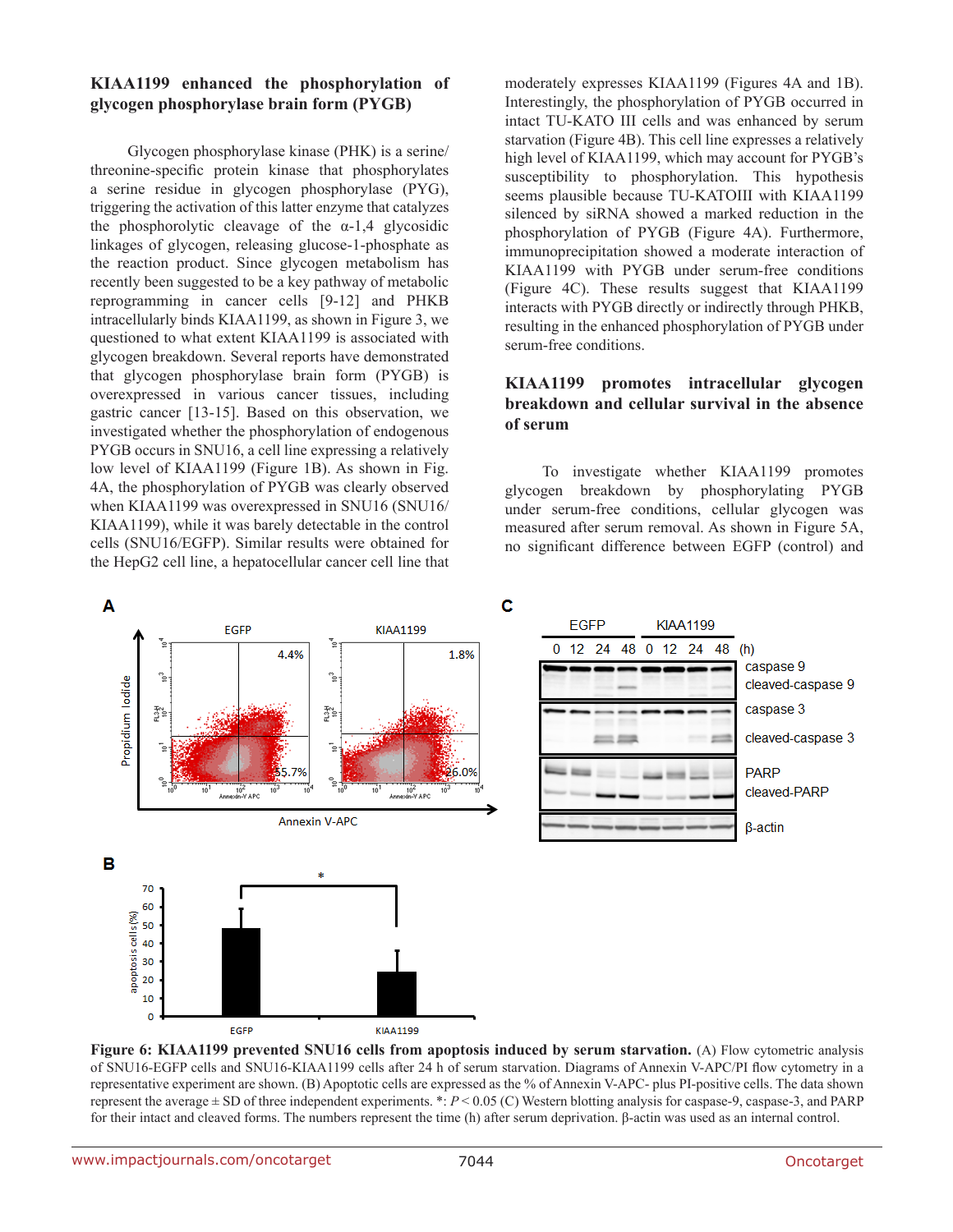| Primer name | Sequence                                            |
|-------------|-----------------------------------------------------|
| MBP-1F      | 5'-CGGAATTCCGGATGGGAGCTGCTGGGAGGCAGGACTTC-3'        |
| MBP-1R      | 5'-CCCAAGCTTGGGTCAGAATACCCGGGCAGCAGCAGAGCCTCGATG-3' |
| MBP-2F      | 5'-CGGAATTCCGGAAATTGTTCCAGACAGAGCATGGCGAATAT-3'     |
| $MBP-2R$    | 5'-CCCAAGCTTGGGTCAGATCAACAAGCCATTGGAGCCATGGACTGT-3' |
| MBP-3F      | 5'-CGCGGATCCGCGAAGGACGTTGTGGGCTATAAC-3'             |
| MBP-3R      | 5'-CCCAAGCTTGGGTCAGCCCTCCAGGGCCACAAACTT-3'          |
| MBP-4F      | 5'-CCGGAATTCCGCCGGCACACCAGCGCCCTGGCC-3'             |
| MBP-4R      | 5'-CCCAAGCTTGGGTCAAAAGAGCTTCTTGGGCATCGG-3'          |
| MBP-5F      | 5'-CCGGAATTCCGCCTGAAGCAAACGTCCAAGACG-3'             |
| MBP-5R      | 5'-TGCTCTAGAGCATCACAACTTCTTCTTCTTCACCAC-3'          |

**Table 1: PCR primers used for cloning five portions of KIAA1199 cDNA**

KIAA1199-overexpressing cells was seen in the presence of serum for both SNU16 and HepG2 cells; however, an accumulation of glycogen was observed in SNU16/ EGFP cells  $(15.6 \pm 0.4 \text{ ng}/\text{ug}$  protein, serum starvation for 6 h) and HepG2/EGFP cells  $(8.5 \pm 0.2, 8.0 \pm 0.6$  and  $7.0 \pm 0.6$  ng/ $\mu$ g protein, serum starvation for 24, 48 and 72 h, respectively). These results were in contrast to the lower glycogen levels observed in SNU16/KIAA1199 cells (11.5  $\pm$  1.0 ng/µg protein, for 6 h) and in HepG2/ KIAA1199 cells  $(5.8 \pm 0.3, 5.8 \pm 0.4 \text{ and } 5.1 \pm 0.4 \text{ ng/}$ µg protein for 24, 48 and 72 h, respectively). Next, we investigated the effect of serum starvation on cellular growth. As expected, no difference in cellular growth was seen between EGFP and KIAA119-overexpressing cells in the presence of serum. However, in the absence of serum, the cellular survival patterns differed between the two cell types (Figure 5B). While the SNU16/EGFP cell numbers peaked at 24 h and rapidly decreased at 48 h, the SNU16/ KIAA1199 cells showed a significantly higher survival rate even after 24 h. The HepG2/KIAA1199 cells also grew significantly faster than the control cells after 72 to 96 h of serum starvation (Figure 5B). These results suggest that KIAA1199 mediates the breakdown of glycogen, resulting in prolonged cellular growth or survival under serum-free conditions. To explore if there is an additional factor that interacts with KIAA1199 in response to serum starvation, we also performed another pull down assay for serum-starved TU-KATOIII cells using recombinant proteins (MBPs-1 to -5 in Fig 3A), but no additional protein was detected (data not shown).



**Figure 7: A proposed model of glycogen metabolism through the activation of PHK and PYG pathways in cancer cells with or without KIAA1199 overexpression.** (A) PKA phosphorylates the α- and β-subunits of PKH enhancing the γ-subunit activity and resulting in the phosphorylation of PYGB, leading to the activation of glycogen breakdown. (B) In KIAA1199-overexpressing cells, KIAA1199 interacts with PHK via the β-subunit and PYGB. This interaction facilitates PYGB phosphorylation by PHK, thereby promoting glycogen breakdown and cell survival.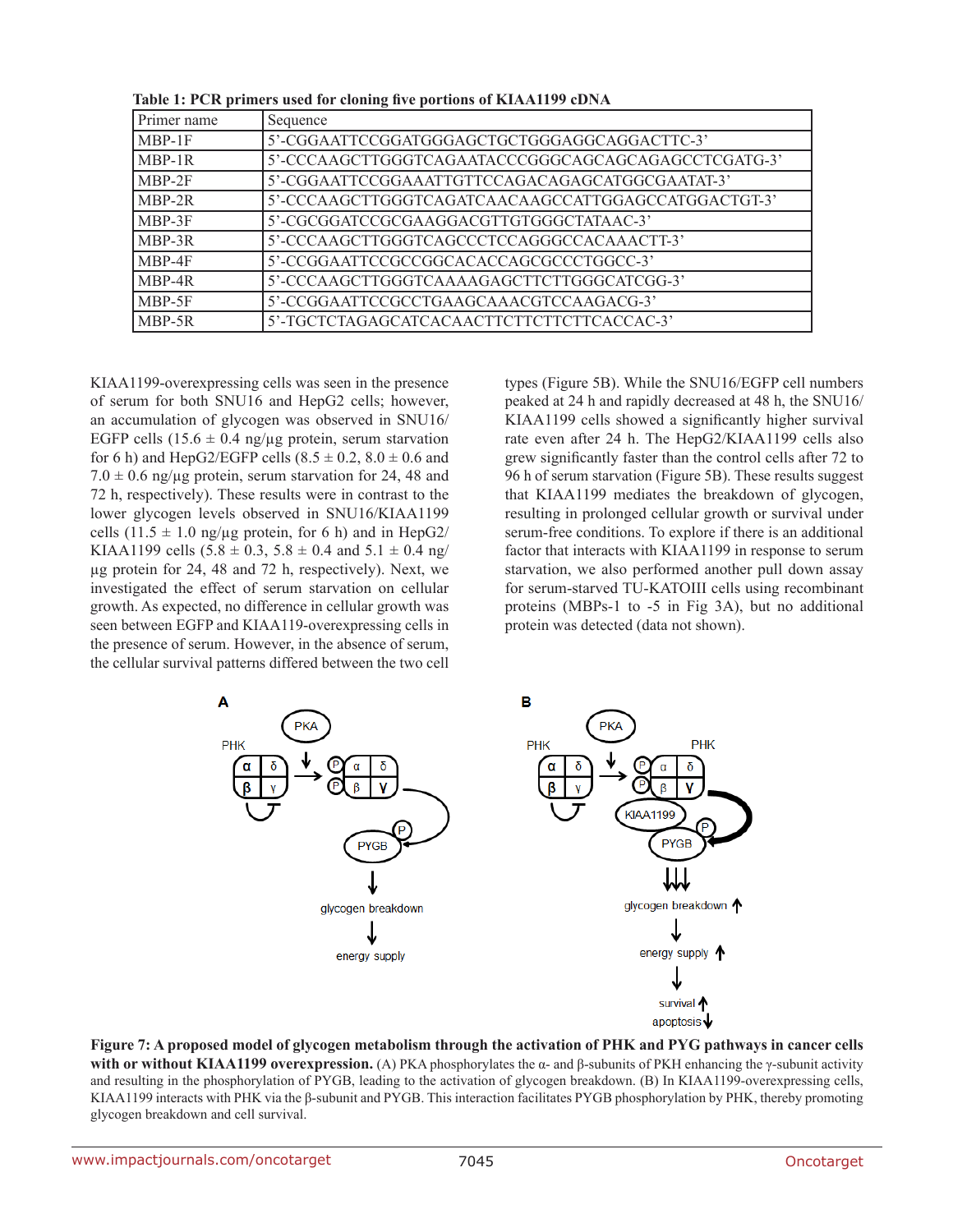#### **KIAA1199 protected SNU16 cells from apoptosis induced by serum starvation**

As shown in Fig. 5B, serum starvation inhibited SNU16 cell proliferation, probably by inducing apoptosis. We then investigated the effect of KIAA1199 overexpression on apoptosis. Cell apoptosis in the SNU16 cell line was estimated after 24 h of serum starvation using Annexin V staining and flow cytometry (Figure 6A). The apoptotic cell number was significantly decreased in SNU16/KIAA1199 cells  $(24.7% \pm 11.3%)$ , compared with SNU16/EGFP cells  $(48.2\% \pm 10.8\%)$  (Figure 6B). A western blotting analysis also demonstrated that serum starvation induced the generation of cleaved caspase 3, cleaved caspase 9, and cleaved PARP, which are known apoptosis markers, in both SNU16/EGFP and SNU16/ KIAA1199 cells, but the effects were delayed in the latter cell type (Figure 6C). These results indicated that KIAA1199 protects SNU16 cells from serum starvationinduced apoptosis through glycogen breakdown.

### **DISCUSSION**

The inner cell mass of a tumor is exposed to nutrient deprivation and hypoxia; in fact, glucose concentrations were much lower in tumor tissues than in normal tissues in both gastric cancer and colorectal cancer patients [16]. Energy deprivation can be a direct cause of cell death. Recent studies have suggested that glycogen synthesis is enhanced in both non-cancer and cancer cells when exposed to hypoxia, resulting in a large increase in glycogen accumulation that contributes to cell survival under oxygen- and glucose-free conditions [10-12]. In the present study, we also observed glycogen accumulation in control cancer cells under serum-free conditions. Thus, glycogen storage under nutrient-deprived conditions is an essential process for metabolic survival pathways in cancer cells. Concurrently, the process of glycogen breakdown is important for supplying glucose as energy for cell survival. Glycogen accumulation did not occur in KIAA1199-overexpressing cancer cells, while survival rate was relatively high in these cells, suggesting that KIAA1199 may accelerates glycogen breakdown, i.e., cancels glycogen accumulation, and eventually provides energy to cancer cells and thus prolonging proliferation by preventing cell death. In that case, the interaction observed between the C-terminal portion of KIAA1199 and PHKB, a subunit of an enzyme known to be related to glycogen breakdown, would be the key. An additional, yet unidentified allosteric factor that modulates the proteinprotein interaction in response to serum starvation may be involved.

PHK catalyzes the phosphorylation of glycogen PYG, thereby stimulating the breakdown of glycogen to form glucose 1-phosphate, which leads to energy production. PHK is an enzyme comprised of four subunits, of which the γ-subunit possesses enzymatic activity that is tightly regulated by the other three regulatory subunits in response to changes in intracellular  $Ca^{2+}$  concentrations (sensed by the δ-subunit, calmodulin) and cAMP levels that stimulate protein kinase A (PKA) to phosphorylate the α- and β-subunits (PHKA and PHKB) [17, 18]. Upon phosphorylation, these two subunits, which basically inhibit the activity of the  $\gamma$ -subunit, reduce their function as γ-inhibitors, resulting in the enzymatic activation of PHK (Figure 7A). In our study, when cells were exposed for short periods (10 min) with isoprenaline, a β1- and β2-adrenoreceptor agonist that activates PKA, the phosphorylation of PYGB was clearly increased in KIAA1199-overexpressing cells (Supplementary Figure 1). This response could be due to the enhanced phosphorylation of PHK by isoprenaline-activated PKA, which renders PYGB susceptible to phosphorylation in KIAA1199-overexpressing cells. Although the phosphorylation of PHKB in both control and KIAA1199 overexpressing cells could not be detected in our study because of the unavailability of a high-specificity antibody against PHKB, we speculated that the interaction of KIAA1199 with both PHKB and PYGB is strengthened under nutrient-deprived conditions and that the ternary interaction may locate PHK accessible to its substrate, PYG (Figure 7B).

PYG plays a central role in the mobilization of carbohydrate reserves in a wide variety of organs and tissues [19, 20]. There are three major isoforms for mammalian PYG, namely, isoforms of muscle (PYGM), liver (PYGL), and brain (PYGB); these isoforms can be distinguished by functional and structural properties as well as by the tissues in which they are predominantly expressed. Whereas the role of PYGB is poorly understood, it is generally thought to induce an emergency glucose supply by breaking down glycogen during a stressful period [20]. PYGB has been suggested to be the major isoform of PYG found in fetal tissues and tumor tissues [13-15]. In addition, a strong correlation was seen between the expression of PYGB and both gastric cancer and intestinal metaplasia, whereas no positive staining was observed for PYGB in normal gastric epithelial cells [21]. In a recent report, the depletion of PYGL resulted in irreversible glycogen accumulation that was associated with a reduced proliferation and a corresponding induction of senescence in cancer cell lines [22]. These results suggest that KIAA1199, as well as PHK or PYG, could be a molecular target for disrupting glycogen breakdown for cell proliferation.

We also identified COPA as a binding protein of MBP-5 (MBP-fused C-terminal region of KIAA1199 protein). COPA is α-subunit of the COP I complex and mediates a retrograde transport pathway that selectively recycles proteins from the cis-Golgi to the ER by binding to the di-lysine trafficking motif KKXX [23]. KIAA1199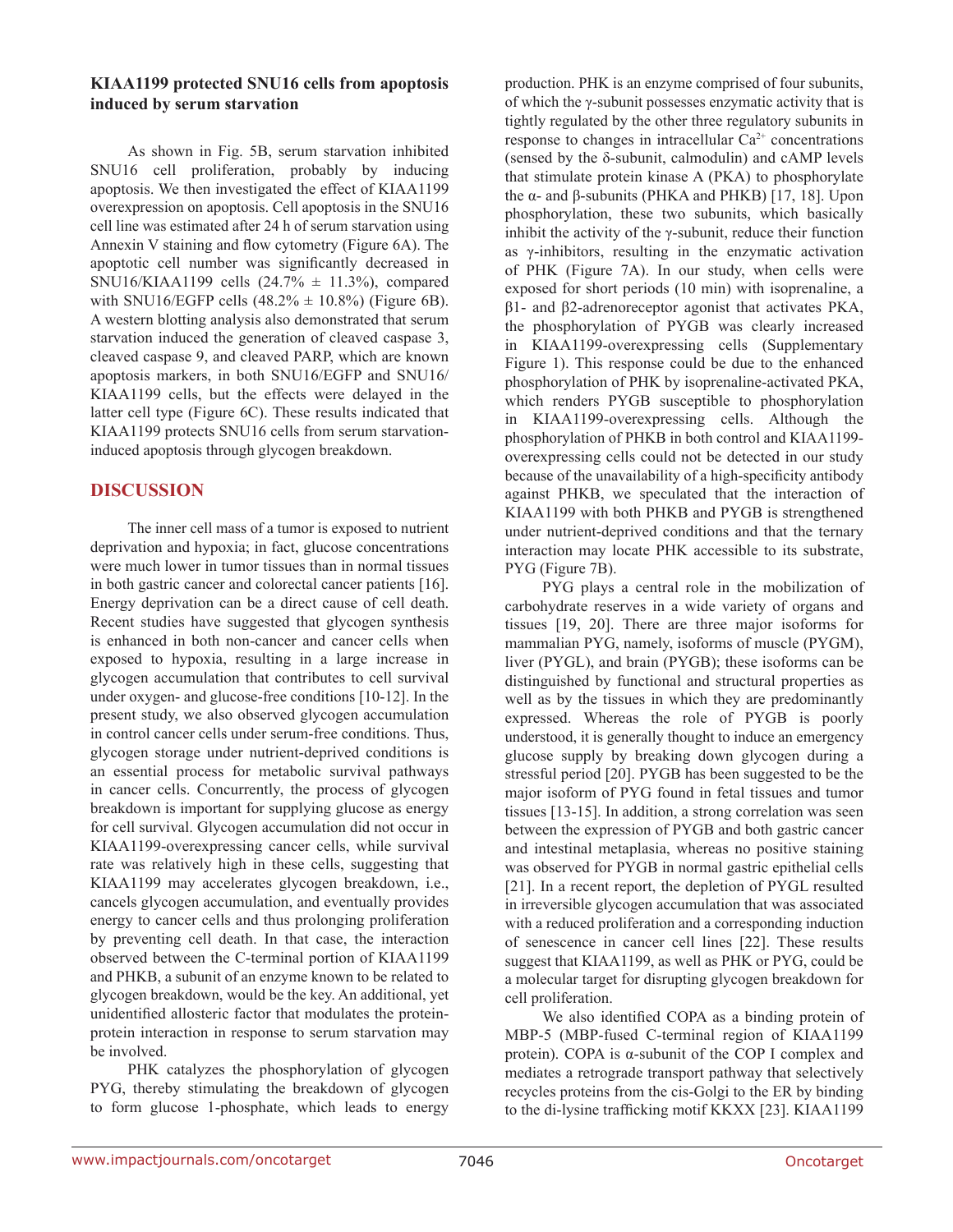protein consistently has a motif at the C-terminal sequence (KKKL), and a previous study has indicated that KIAA1199 is an ER resident protein. Hence, we hypothesized that KIAA1199 protein is transported to the ER by COPA. This hypothesis is also supported by the finding that smooth ER enables glycogen to be broken down to glucose [24].

In conclusion, we observed high expression levels of KIAA1199 mRNA in clinical gastric cancer tissue and demonstrated that KIAA1199 protein interacted with PHKB and PYGB in TU-KATO III cell lines. This interaction may induce the phosphorylation of PYGB and glycogen breakdown, resulting in cancer cell survival. These results provide novel insight into the biological function of KIAA1199 in cancer cells and suggest that glycogen breakdown may be a potential target for cancer treatment. Production of monoclonal antibodies against a C-terminal polypeptide of KIAA1199 and screening of the antibodies that prevent the protein-protein interaction between KIAA1199 and PHKB would be promising.

## **MATERIALS AND METHODS**

#### **Patients and samples**

Paired samples (gastric cancer and noncancerous gastric mucosa) obtained from 24 patients were evaluated for KIAA1199 mRNA expression. This study was approved by the institutional review board of the National Cancer Center Hospital, and written informed consent was obtained from all the patients. Endoscopic biopsy samples were immediately placed in an RNA stabilization solution (Isogen, Nippongene, Tokyo, Japan) and stored at -80°C. Other biopsy samples obtained from the same location were reviewed by a pathologist to confirm the presence of tumor cells.

### **Cell culture**

Two human gastric cancer cell lines, SNU16 and TU-KATOIII, and a human hepatic cancer cell line, HepG2, were maintained in RPMI1640 medium (Sigma Aldrich, St. Louis, MO, USA) supplemented with 10% fetal bovine serum (FBS, GIBCO BRL, Grand Island, NY, USA). The cells were incubated in a humidified atmosphere of 5%  $CO<sub>2</sub>$  and passaged every 3-4 days.

### **Expression vector construction and viral production**

The full-length cDNA encoding the human KIAA1199 gene was amplified using PCR with the following specific primers (KIAA1199forward: 5'-CCGCTCGAGCGGGCCATGGGA GCTGCTGGGAGG-3' and KIAA1199-reverse: ATAGTTTAGCGGCCGCATTCTTATTCA

CAACTTCTTCTTCTTCAC). It was subcloned into a pCR-Blunt II-TOPO cloning vector (Invitrogen, Carlsbad, CA, USA) at the XhoI and NotI sites. The sequence of the PCR-amplified cDNA was confirmed using the Sanger dideoxy method. The cloned KIAA1199 cDNA was cut out of the pCR-Blunt II-TOPO cloning vector and transferred into a pQCLIN retroviral vector (Clontech, Palo Alto, CA, USA). The resultant construct includes a green fluorescent protein (GFP) gene incorporated downstream of an internal ribosome entry site sequence (IRES), enabling the direct monitoring of KIAA1199 expression in the transfected cells. The pQCLIN construct was co-transfected with a pVSV-G vector (Clontech) for the constitution of the viral envelope into the gpIRES-293 cells using FuGENE6 transfection reagent (Promega, Madison, WI, USA) according to the manufacturer's instructions. After 48 h of transfection, the culture medium was collected and the viral particles were concentrated by centrifugation at 10,000 rpm for 3 h at 4°C. The viral pellet was re-suspended in fresh medium and stored at -80°C. To obtain the stable SNU16 and HepG2 transfectants constitutively overexpressing KIAA1199, the viral vector was infected into each cell line. A viral vector harboring EGFP cDNA alone was used to establish the control transfectants. The stable viral transfectants overexpressing KIAA1199 and EGFP (control) in each cell line were designated as SNU16/KIAA1199 or HepG2/KIAA1166 and SNU16/EGFP or HepG2/EGFP, respectively. The methods used in this section have been described previously [25].

### **Real-time reverse-transcription (RT) PCR**

Total RNA was converted to cDNA using a GeneAmp® RNA-PCR kit (Applied Biosystems, CA, USA). The cDNAs were then used for quantitative PCR analysis with SYBR® Premix Ex Taq (TaKaRa, Otsu, Japan). Oligonucleotide primers specific for KIAA1199 (forward: 5'-CAGCTGGCTCACTCTGACCT-3' and reverse: 5'-TCTTTAATGACCAGCTTGCC-3') were purchased from Sigma Aldrich. The PCR was performed using Thermal Cycler Dice (TaKaRa) under the following conditions: 95°C for 5 min, 50 cycles of 95°C for 5 s, plus 60°C for 10 s. GAPDH was used as an internal control to normalize and compare each sample.

#### **siRNA targeting KIAA1199**

KIAA1199 siRNA transfection was performed with the transfection reagent Lipofectamine RNAiMAX (Invitrogen) according to the manufacture's instruction. KIAA1199 siRNA oligonucleotides (forward: 5'-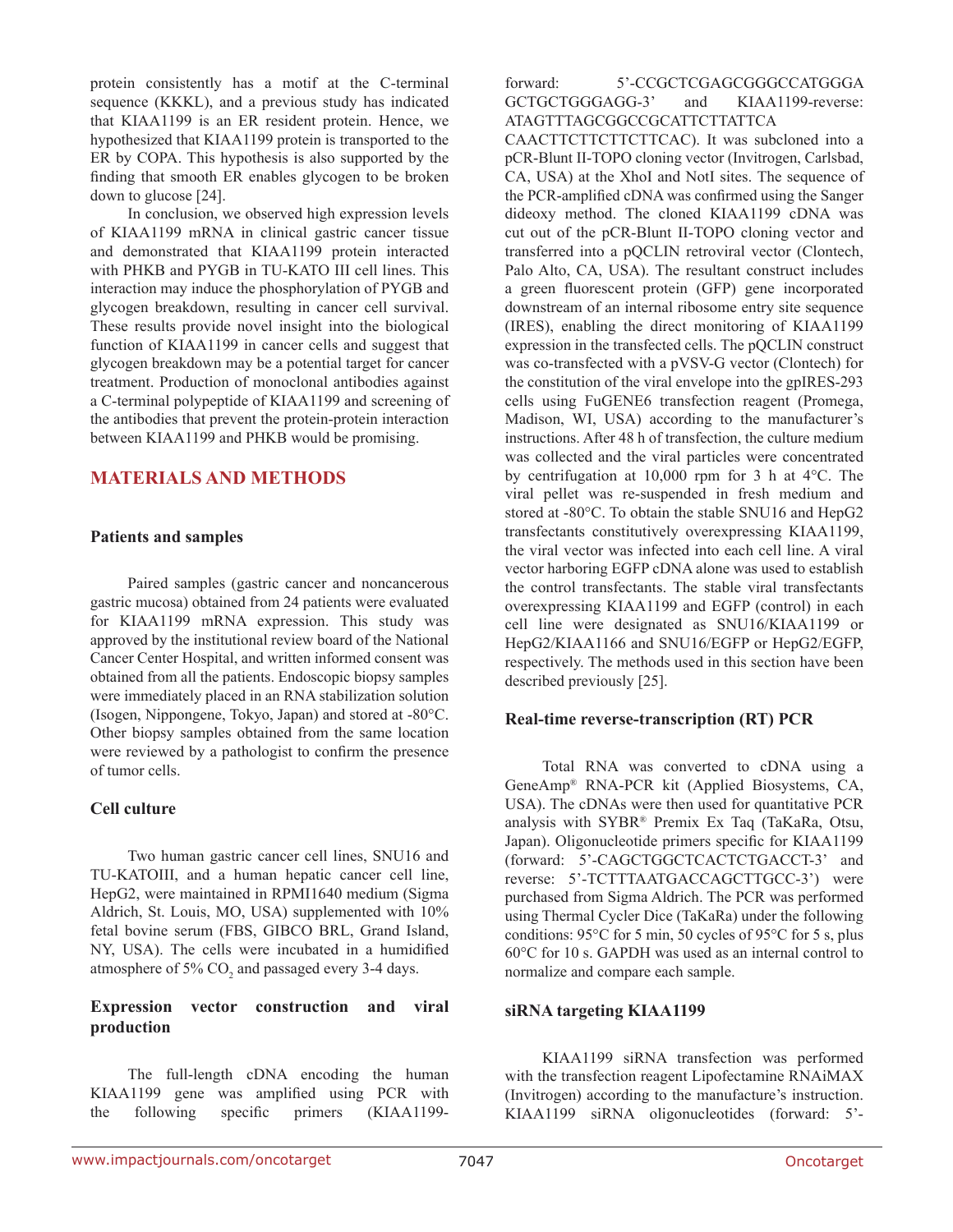GGUAUUCAGCCGGAUCCUUTT-3' and reverse: 5'-TTCCAUAAGUCGGCCUAGGAA-3') were purchased from Sigma Aldrich.

#### **Cellular growth assay**

Cell growth was assessed using a standard 3-(4, 5-dimenthyl-thiazoyl-2-yl) 2, 5-diphenyltet-razolium bromide (MTT) assay, which detects the dehydrogenase activity of viable cells. Briefly, 2000 cells/well were seeded in a 96-well plate and incubated for 24-72 h at 37°C. After incubation, 20 µL of MTT solution (Sigma Aldrich) was added to each well and the plates were incubated for 2 h at 37°C. The culture medium was removed, and the resultant MTT-formazan crystals were dissolved in 200 µL of DMSO per well. The absorbance was measured at 570 nm using VERSAmax (Molecular Devices, Tokyo, Japan). The experiment was performed in triplicate.

#### **Expression of MBP-KIAA1199 fusion proteins in**  *E. coli*

To express several MBP-KIAA1199 fusion proteins, we amplified cDNAs encoding 5 portions of KIAA1199, as shown in Fig. 3A, using the primers described in Table 1 and inserted the cDNAs into pMAL-c2 vectors (New England Biolabs, Ipswich, MA, USA). These vectors and a vector without insertion (mock) were used to transform *E. coli* (DH5α). Protein expression in the *E. coli* transformants was induced by the addition of isopropyl β-D-1-thiogalactopyranoside to a final concentration of 0.5 mM. When OD600 reached 0.8, the bacterial cells were harvested using centrifugation and the pellet was sonicated in column buffer containing 20 mM Tris-HCl, pH7.5, 200 mM NaCl, 1 mM EDTA, and a protease inhibitor cocktail tablet (Complete Mini; Roche Diagnostics, Basel, Switzerland). The bacterial cells were disrupted by adding 1% Triton X-100 and were centrifuged at 8,000 rpm for 10 min, and the resulting supernatant was applied to a maltose-binding protein affinity column (amylose resin, New England Biolabs) for purification. After washing with column buffer three times, the fusion protein was eluted from the column with a 10 mM maltose-containing column buffer. The elution fractions were examined using SDS-PAGE, and fractions containing the fusion protein were collected and dialyzed against replacement buffer (20mM Tris-HCl, pH7.5, 50 mM NaCl, 1 mM EDTA) overnight at 4°C. The dialysate was stored at −80°C.

### **Pull down assay**

One milligram of TU-KATOIII whole cell lysate in column buffer was incubated with each of the KIAA1199MBP fusion proteins at 4°C for 2 h. After incubation, 50% slurry amylose resin was added and the samples were further incubated for 1 h at 4°C. The amylose resinbound fusion protein was washed with column buffer five times and eluted with the column buffer containing 10 mM maltose. The eluant was then separated using SDS-PGE and visualized using a silver stain kit (ATTO, Tokyo, Japan), according to the manufacturer's instructions.

### **Western blotting**

A western blotting analysis was performed as described previously [26]. Cells were washed twice with phosphate-buffered saline (PBS) and lysed by incubation in Lysis A buffer containing 1% Triton X-100, 20 mM Tris-HCl (pH7.0), 5 mM EDTA, 50 mM sodium chloride, 10 mM sodium pyrophosphate, 50 mM sodium fluoride, 1 mM sodium orthovanadate, a tablet of Complete Mini (Roche Diagnostics), and a phosphatase inhibitor cocktail (Sigma Aldrich). The proteins were resolved using SDS-PAGE and were transferred to a PVDF membrane (Immobilon; Millipore, Billerica, MA, USA). After blocking with Tris-buffered saline (TBS) containing 0.02% Tween 20 and 5% nonfat milk, the strips of membrane were exposed to anti-KIAA1199 antibody (epitope sequence, IHSDRFDTYRSKKESERLV; ordered from IBL, Fujioka, Japan), anti-phospho-serine antibody (Millipore), or anti-β-actin antibody (Cell Signaling, Beverly, MA, USA). The cells were incubated with HRPconjugated anti-rabbit IgG antibody, and the proteins were visualized using an ECL Western Blotting Detection System (GE Healthcare, Buckinghamshire, UK).

### **Immunoprecipitation**

Cells were isolated and lysed in Lysis buffer A. The protein extract  $(500 \mu g)$  was incubated with anti-PHKB antibody (Bioss, Woburn, MA, USA), anti-PYGB antibody (Santa Cruz, Dallas, TX, USA), or anti-COPA antibody (Abcam, Cambridge, UK) overnight at 4°C. Protein G-agarose beads (Santa Cruz) were then added and allowed to bind to the complex for 90 min at 4°C. After the beads were washed with Lysis buffer A five times, the immunoprecipitated proteins were resolved using SDS-PAGE and were visualized using western blotting, as mentioned above.

#### **Measurement of intracellular glycogen**

An intracellular amount of glycogen was measured using a glycogen assay kit (Biovision, Milpitas, CA, USA), according to the manufacturer's instructions. Briefly,  $1 \times 10^6$  cells were seeded in 6-cm dishes and incubated at 37°C. The cells were homogenized with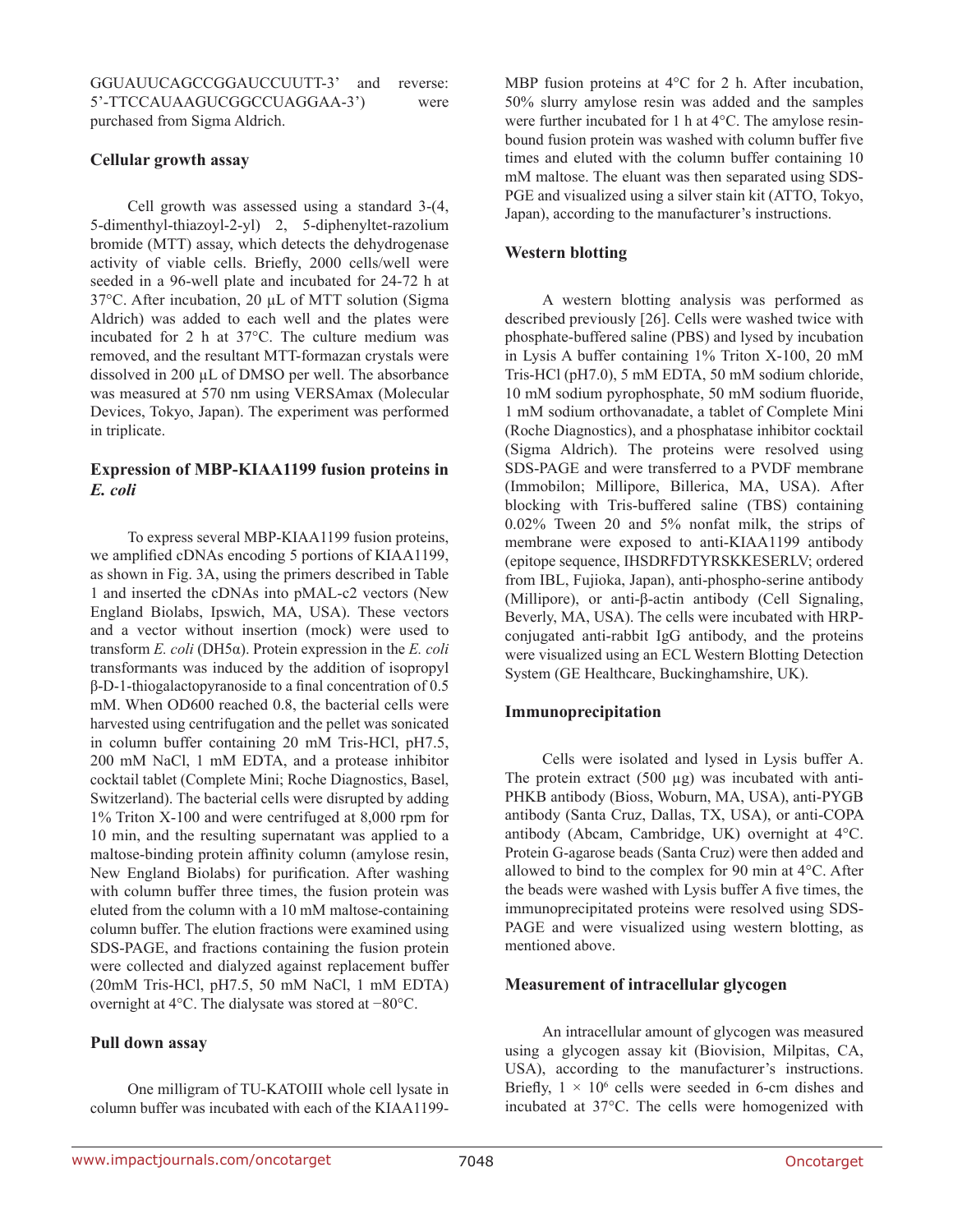$dH_2O$  on ice and heated for 5 min at 95°C. After 5 min of centrifugation at 13,000 rpm, the supernatants were measured for absorbance at 570 nm. The glycogen amount was normalized according to the protein concentration. The experiment was performed in triplicate.

### **Apoptosis analysis**

SNU16/EGFP and SNU16/KIAA1199 cells were harvested after 24 h of incubation under serum-free conditions and washed with PBS. The cells were stained with Annexin V-APC and propidium iodide (eBioscience, San Diego, CA, USA) according to the manufacturer's instructions, then analyzed for fluorescence using a flow cytometer (FACSCalibur, BD, Franklin Lakes, NJ, USA) and processed using Cell Quest software (BD).

### **Statistical analysis**

The statistical analyses were performed using Microsoft Excel (Microsoft) to calculate the SD and to test for statistically significant differences between the samples using the Student *t*-test. A *P* value of <0.05 was considered statistically significant.

### **List of abbreviations**

COPA, coatomer protein complex α-subunit; ER, endoplasmic reticulum; PHKB, glycogen phosphorylase kinase b-subunit; PYGB, glycogen phosphorylase brain form; RT, reverse-transcription

### **Competing interests**

All the authors declare that they have no competing interest in regard to this manuscript.

### **Author's contributions**

MT, YF, and KN conceived and designed the experiments. MT performed the experiments. YT, HH, SK, and KN participated in the data analysis and interpretation. MT, YF, and KN wrote the paper. All the authors have read and approved the final manuscript.

### **ACKNOWLEDGMENTS**

We thank Mr. Yoshihiro Mine, Mr. Shinji Kurashimo, Ms. Eiko Honda, Ms. Tomoko Kitayama and Ms. Ayaka Kurumatani for their technical assistance. This work was supported in part by the Third-Term Comprehensive 10-Year Strategy for Cancer Control.

# **REFERENCES**

- 1. Abe S, Usami S and Nakamura Y. Mutations in the gene encoding KIAA1199 protein, an inner-ear protein expressed in Deiters' cells and the fibrocytes, as the cause of nonsyndromic hearing loss. J Hum Genet. 2003; 48(11):564-570.
- 2. Yoshida H, Nagaoka A, Kusaka-Kikushima A, Tobiishi M, Kawabata K, Sayo T, Sakai S, Sugiyama Y, Enomoto H, Okada Y and Inoue S. KIAA1199, a deafness gene of unknown function, is a new hyaluronan binding protein involved in hyaluronan depolymerization. Proc Natl Acad Sci U S A. 2013; 110(14):5612-5617.
- 3. Matsuzaki S, Tanaka F, Mimori K, Tahara K, Inoue H and Mori M. Clinicopathologic significance of KIAA1199 overexpression in human gastric cancer. Ann Surg Oncol. 2009; 16(7):2042-2051.
- 4. Birkenkamp-Demtroder K, Maghnouj A, Mansilla F, Thorsen K, Andersen CL, Oster B, Hahn S and Orntoft TF. Repression of KIAA1199 attenuates Wnt-signalling and decreases the proliferation of colon cancer cells. Br J Cancer. 2011; 105(4):552-561.
- 5. Michishita E, Garces G, Barrett JC and Horikawa I. Upregulation of the KIAA1199 gene is associated with cellular mortality. Cancer Lett. 2006; 239(1):71-77.
- 6. Evensen NA, Kuscu C, Nguyen HL, Zarrabi K, Dufour A, Kadam P, Hu YJ, Pulkoski-Gross A, Bahou WF, Zucker S and Cao J. Unraveling the role of KIAA1199, a novel endoplasmic reticulum protein, in cancer cell migration. J Natl Cancer Inst. 2013; 105(18):1402-1416.
- 7. Jami MS, Hou J, Liu M, Varney ML, Hassan H, Dong J, Geng L, Wang J, Yu F, Huang X, Peng H, Fu K, Li Y, Singh RK and Ding SJ. Functional proteomic analysis reveals the involvement of KIAA1199 in breast cancer growth, motility and invasiveness. BMC Cancer. 2014; 14:194.
- 8. Yamada Y, Arao T, Gotoda T, Taniguchi H, Oda I, Shirao K, Shimada Y, Hamaguchi T, Kato K, Hamano T, Koizumi F, Tamura T, Saito D, Shimoda T, Saka M, Fukagawa T, et al. Identification of prognostic biomarkers in gastric cancer using endoscopic biopsy samples. Cancer Sci. 2008; 99(11):2193-2199. doi: 2110.1111/j.1349- 7006.2008.00935.x. Epub 02008 Jan 00911.
- 9. Brahimi-Horn MC, Bellot G and Pouyssegur J. Hypoxia and energetic tumour metabolism. Curr Opin Genet Dev. 2011; 21(1):67-72.
- 10. Pelletier J, Bellot G, Gounon P, Lacas-Gervais S, Pouyssegur J and Mazure NM. Glycogen Synthesis is Induced in Hypoxia by the Hypoxia-Inducible Factor and Promotes Cancer Cell Survival. Front Oncol. 2012; 2:18. (doi):10.3389/fonc.2012.00018. eCollection 02012.
- 11. Pescador N, Villar D, Cifuentes D, Garcia-Rocha M, Ortiz-Barahona A, Vazquez S, Ordonez A, Cuevas Y, Saez-Morales D, Garcia-Bermejo ML, Landazuri MO, Guinovart